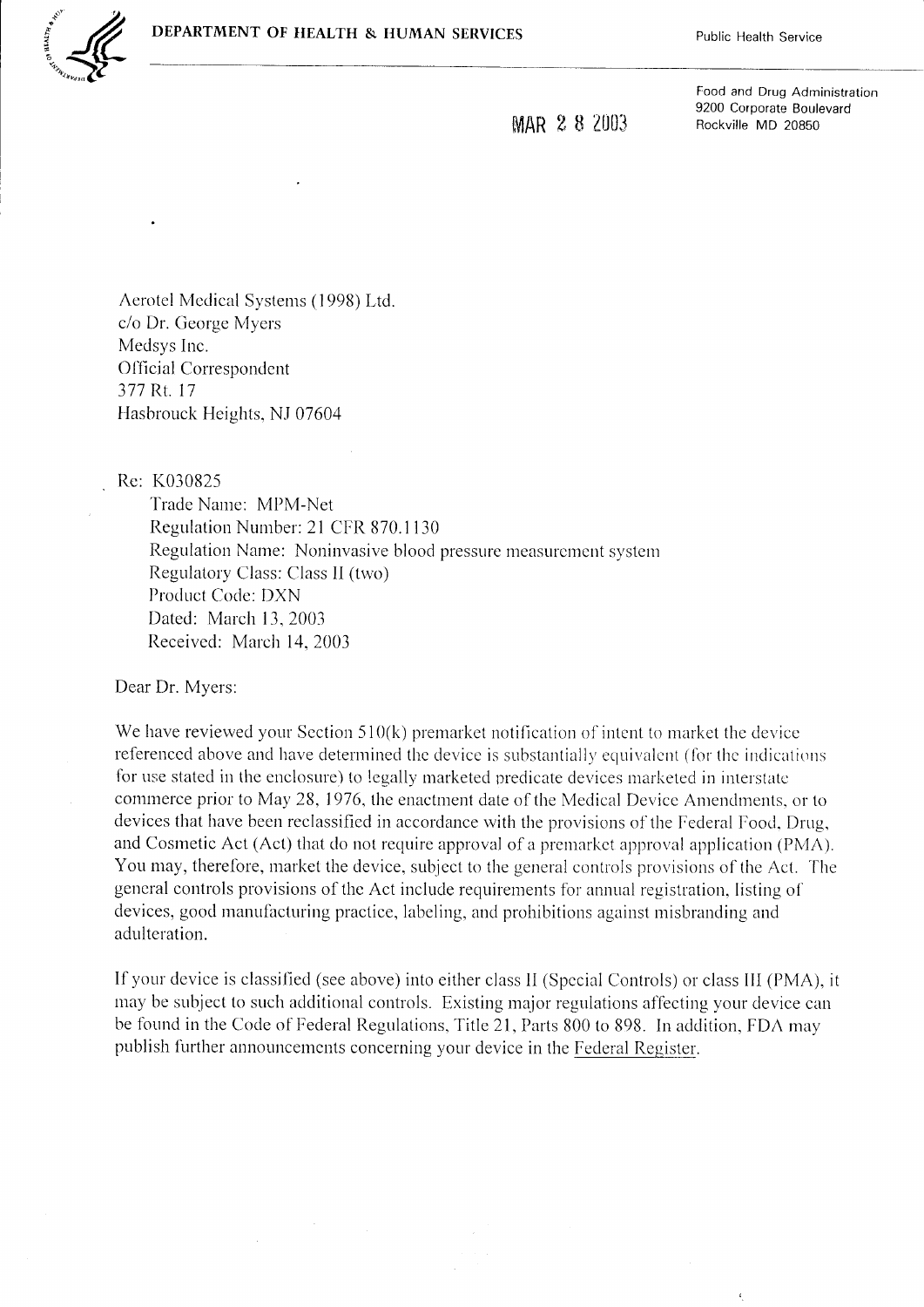## Page  $2 - Dr$ . George Myers

Please be advised that FDA's issuance of a substantial equivalence determination does not mean that FDA has made a determination that your device complies with other requirements of the Act or any Federal statutes and regulations administered by other Federal agencies. You must comply with all the Act's requirements, including, but not limited to: registration and listing (21 CFR Part 807); labeling (21 CFR Part 801); good manufacturing practice requirements as set forth in the quality systems (QS) regulation (21 CFR Part 820); and if applicable, the electronic product radiation control provisions (Sections 531-542 of the Act); 21 CFR 1000-1050. This letter will allow you to begin marketing your device as described in your Section 510(k) premarket notification. The FDA finding of substantial equivalence of your device to a legally marketed predicate device results in a classification for your device and thus, permits your device to proceed to the market.

If you desire specific advice for your device on our labeling regulation (21 CFR Part 801), please contact the Office of Compliance at (301) 594-4646. Also, please note the regulation entitled, "Misbranding by reference to premarket notification" (21CFR Part 807.97). You may obtain other general information on your responsibilities under the Act from the Division of Small Manufacturers, International and Consumer Assistance at its toll-free number (800) 638-2041 or (301) 443-6597 or at its Internet address http://www.fda.gov/cdrh/dsma/dsmamain.html

Sincerely yours,

Bram D. Zũčkerma'n, M.D. Director Division of Cardiovascular Devices Office of Device Evaluation Center for Devices and Radiological Health

Enclosure

 $\bar{z}$